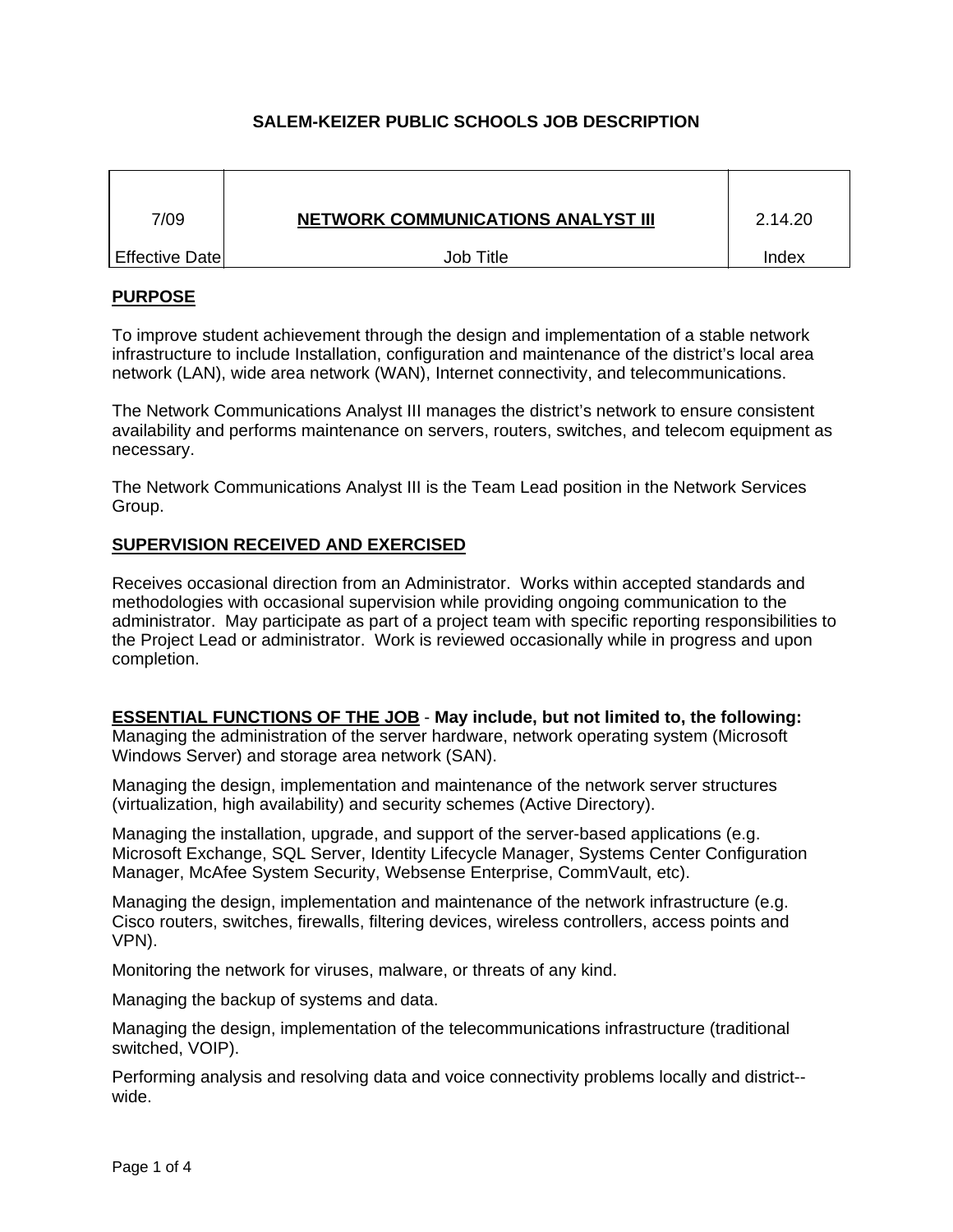Salem-Keizer Public Schools Network Communications Analyst III (continued)

Performing analysis and resolving network--based application problems.

Coordinating and managing maintenance of, and changes to the production environment with department management.

Maintaining current knowledge of industry trends and potential impact on the organization; maintaining professional and technical knowledge by participating in professional development activities both internal and external to the department.

Assisting in the professional and technical development of team members; monitoring, mentoring, coaching and assisting team members to develop new technical skills and deliver quality support.

Devising methods to facilitate improved production, procedures and processes.

Preparing staffing and project plans based on priority of work, and availability of skill sets and staff.

Serving as team lead for balancing work distribution and work assignments for team members.

Acting as project lead for multiple-concurrent projects within assigned area of responsibility.

Interfacing with vendors to diagnose and resolve technical problems.

Implementing solutions/changes using scripting methodologies.

Recommending, creating, and maintaining the district technical standards.

Participating in the selection and purchase of new software and hardware that adheres to existing district standards.

Providing onsite technical consultation to schools and departments.

Using the existing trouble ticket/support request system to track, document and resolve technical problems

Creating and updating technical documentation.

Establishing effective working relationships with those contacted during the course of work.

Communicating clearly, concisely, and effectively, both orally and in writing with technical and non-technical individuals.

Maintaining regular and consistent attendance and punctuality.

Performing related duties consistent with job description and assignment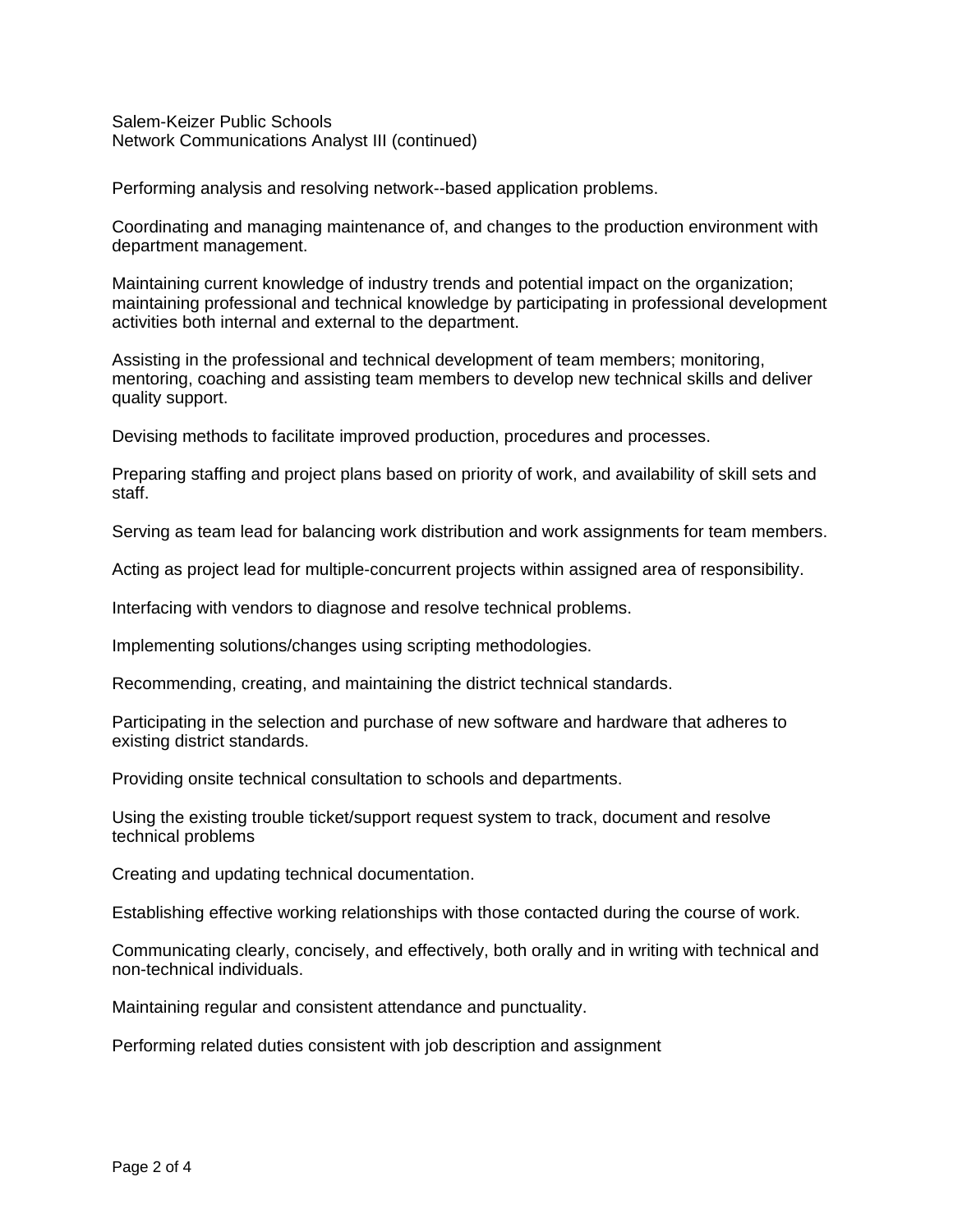Salem-Keizer Public Schools Network Communications Analyst III (continued)

## **MINIMUM QUALIFICATIONS**

#### **Knowledge of:**

Computer hardware (desktop and server), desktop operating systems, server operating systems, storage area networks (SAN), routers and switches, telecommunications, IP, VOIP, wireless

### **Ability to:**

Maintain effective working relationships with supervisor, team members, other staff, and the public.

Work with Network Communications Analysts I and II's on problem analysis.

Configure and install network hardware and software.

Diagnose problems with network hardware and software.

Participate with coworkers as part of project teams.

Climb ladders and crawl under desks to hook up systems.

Communicate clearly, both orally and in writing.

Manage multiple priorities.

### **Experience and Training**

Any combination of experience and training that would provide the required knowledge and abilities is appropriate. A representative way to obtain the knowledge and abilities would be:

#### **Experience:**

Ten years of experience working within an Information Technology setting; installing both desktop and server hardware and operating systems. Installing and supporting applications, local, client- server and web based. Installing and supporting routers and switches in both a cabled and wireless environment. Working with telecommunications equipment both traditional and VOIP.

### **Training:**

Four year college degree with academic coursework in Computer Science, Information Systems, Networking, or equivalent. Microsoft Certified Systems Engineer (MCSE), Microsoft Certified Systems Administrator (MCSA), Cisco Certified Network Professional (CCNP), Cisco Certified Network Administrator (CCNA) A+ Certification, Server+ Certification, Network+ Certification.